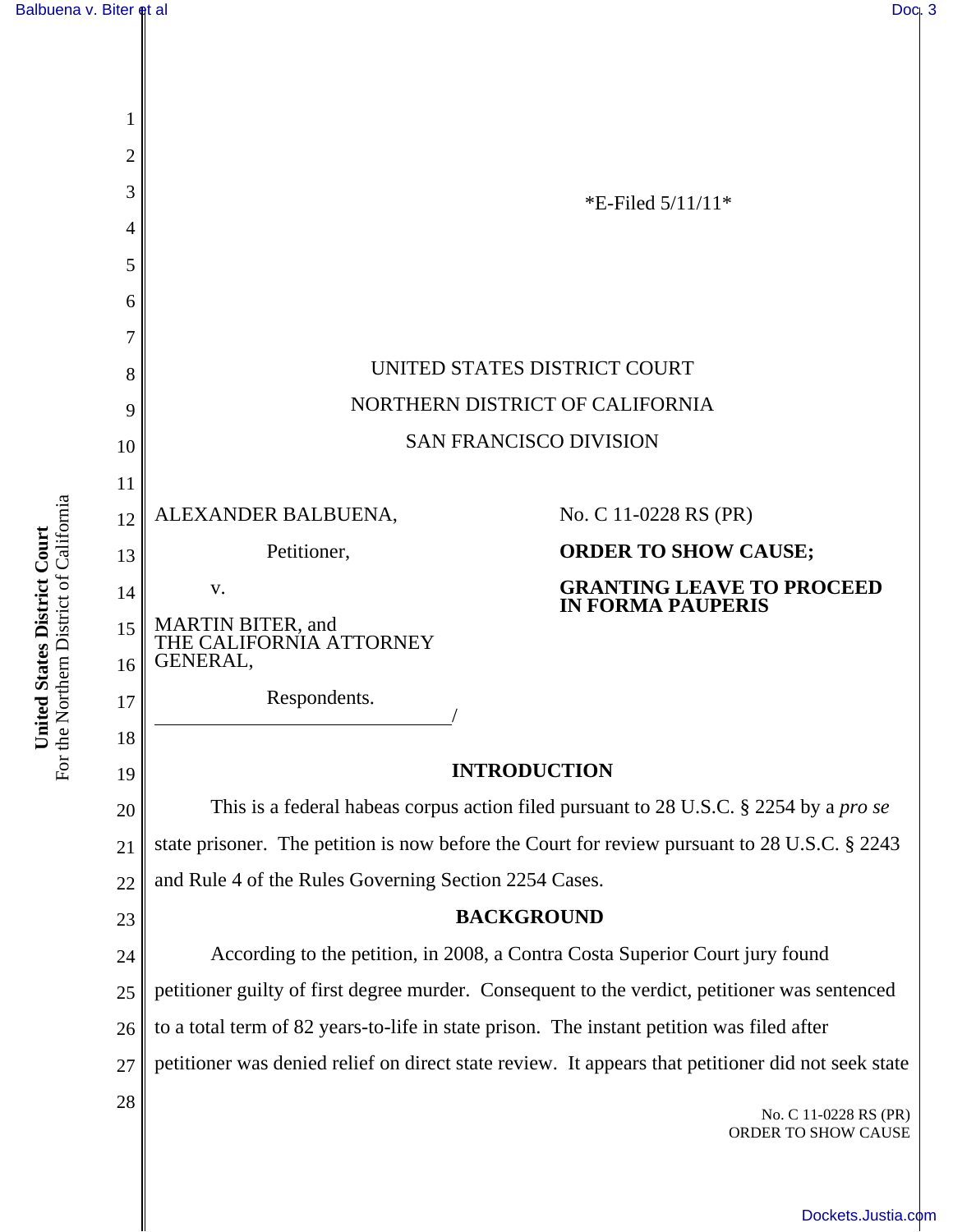1 collateral review.

2

## **DISCUSSION**

3 4 5 6 7 8 9 10 11 This Court may entertain a petition for writ of habeas corpus "in behalf of a person in custody pursuant to the judgment of a State court only on the ground that he is in custody in violation of the Constitution or laws or treaties of the United States." 28 U.S.C. § 2254(a). A district court considering an application for a writ of habeas corpus shall "award the writ or issue an order directing the respondent to show cause why the writ should not be granted, unless it appears from the application that the applicant or person detained is not entitled thereto." 28 U.S.C. § 2243. Summary dismissal is appropriate only where the allegations in the petition are vague or conclusory, palpably incredible, or patently frivolous or false. *See Hendricks v. Vasquez*, 908 F.2d 490, 491 (9th Cir. 1990).

12 13 14 15 16 17 18 19 20 21 22 23 As grounds for federal habeas relief, petitioner claims that (1) the trial court violated his Fifth Amendment right against self-incrimination when it failed to suppress his confession; (2) the trial court violated his right to due process by giving improper jury instructions;<sup>1</sup> (3) defense counsel rendered ineffective assistance; and (4) the trial court violated his right to be present at all critical stages of the prosecution. Petitioner alleges both state and federal constitutional claims. Petitioner's state constitutional claims are DISMISSED without leave to amend, federal habeas relief being unavailable for violations of state law or for alleged error in the interpretation or application of state law. *See Swarthout v. Cooke*, 131 S. Ct. 859, 863 (2011). Liberally construed, claims 1–4 above, insofar as they allege violations of federal law, appear to be cognizable in a federal habeas action. Petitioner's motion to proceed *in forma pauperis* (Docket No. 2) is GRANTED, good cause appearing therefor.

24

25

26 27

28

<sup>1</sup> This is a consolidation of Claims 2  $\&$  5 listed in the petition.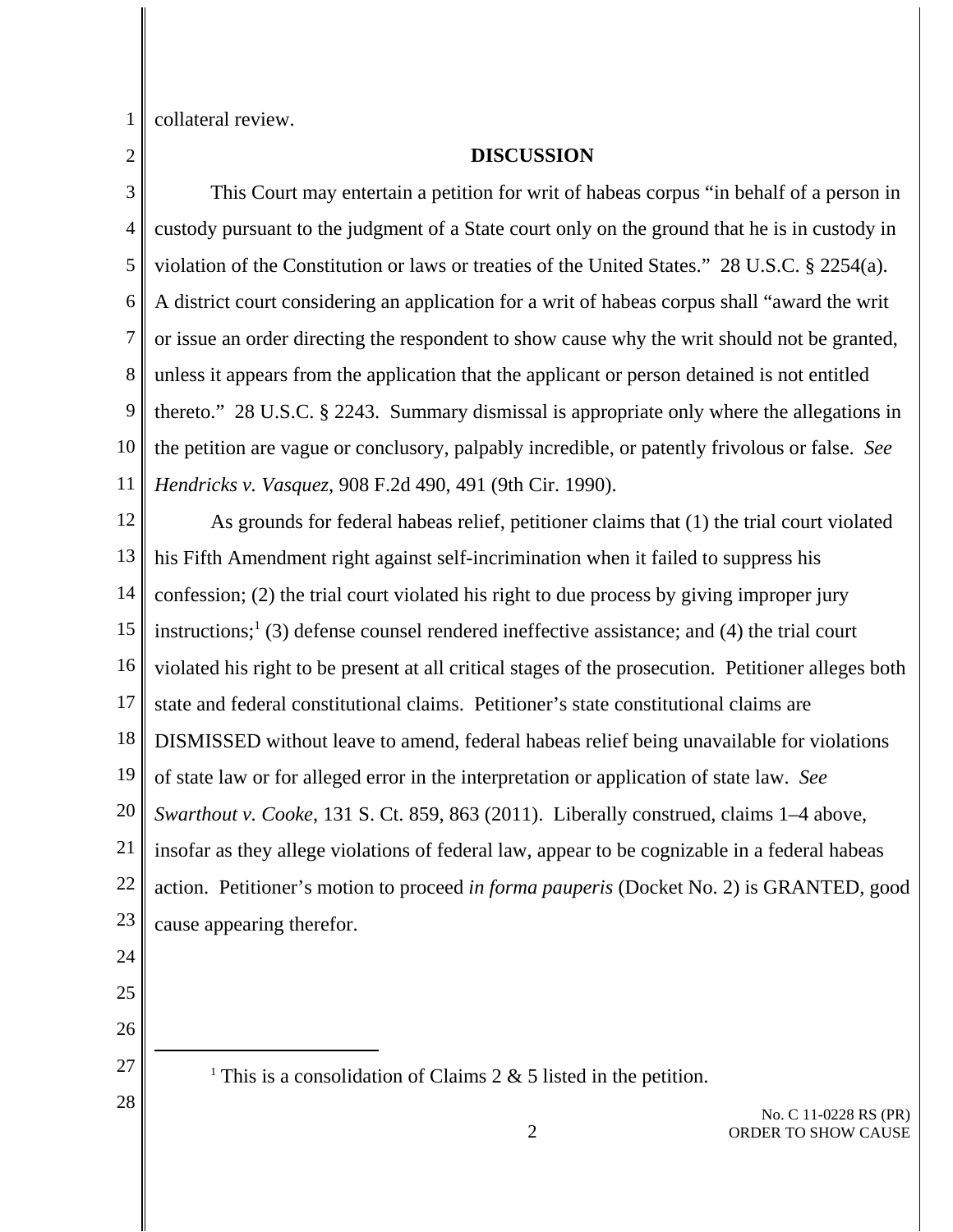1

## **CONCLUSION**

2 3 4 1. The Clerk shall serve by certified mail a copy of this order, the petition and all attachments thereto, on respondents and respondents' counsel, the Attorney General for the State of California. The Clerk shall also serve a copy of this order on petitioner.

5 6 7 8 9 10 11 2. Respondents shall file with the Court and serve on petitioner, within **ninety (90)** days of the date this order is filed, an answer conforming in all respects to Rule 5 of the Rules Governing Section 2254 Cases, showing cause why a writ of habeas corpus should not be granted based on petitioner's cognizable claims. Respondents shall file with the answer and serve on petitioner a copy of all portions of the state trial record that previously have been transcribed and that are relevant to a determination of the issues presented by the petition.

12 13 14 3. If petitioner wishes to respond to the answer, he shall do so by filing a traverse with the Court and serving it on respondents' counsel within **thirty (30)** days of the date the answer is filed.

15 16 17 18 19 20 21 4. In lieu of an answer, respondents may file, within **ninety (90)** days of the date this order is filed, a motion to dismiss on procedural grounds, as set forth in the Advisory Committee Notes to Rule 4 of the Rules Governing Section 2254 Cases. If respondents file such a motion, petitioner shall file with the Court and serve on respondents an opposition or statement of non-opposition within **thirty (30)** days of the date the motion is filed, and respondents shall file with the Court and serve on petitioner a reply within **fifteen (15)** days of the date any opposition is filed.

22 23 5. Petitioner is reminded that all communications with the Court must be served on respondents by mailing a true copy of the document to respondents' counsel.

24 25 26 27 6. It is petitioner's responsibility to prosecute this case. Petitioner must keep the Court and respondents informed of any change of address and must comply with the Court's orders in a timely fashion. Failure to do so may result in the dismissal of this action for failure to prosecute pursuant to Federal Rule of Civil Procedure 41(b).

28